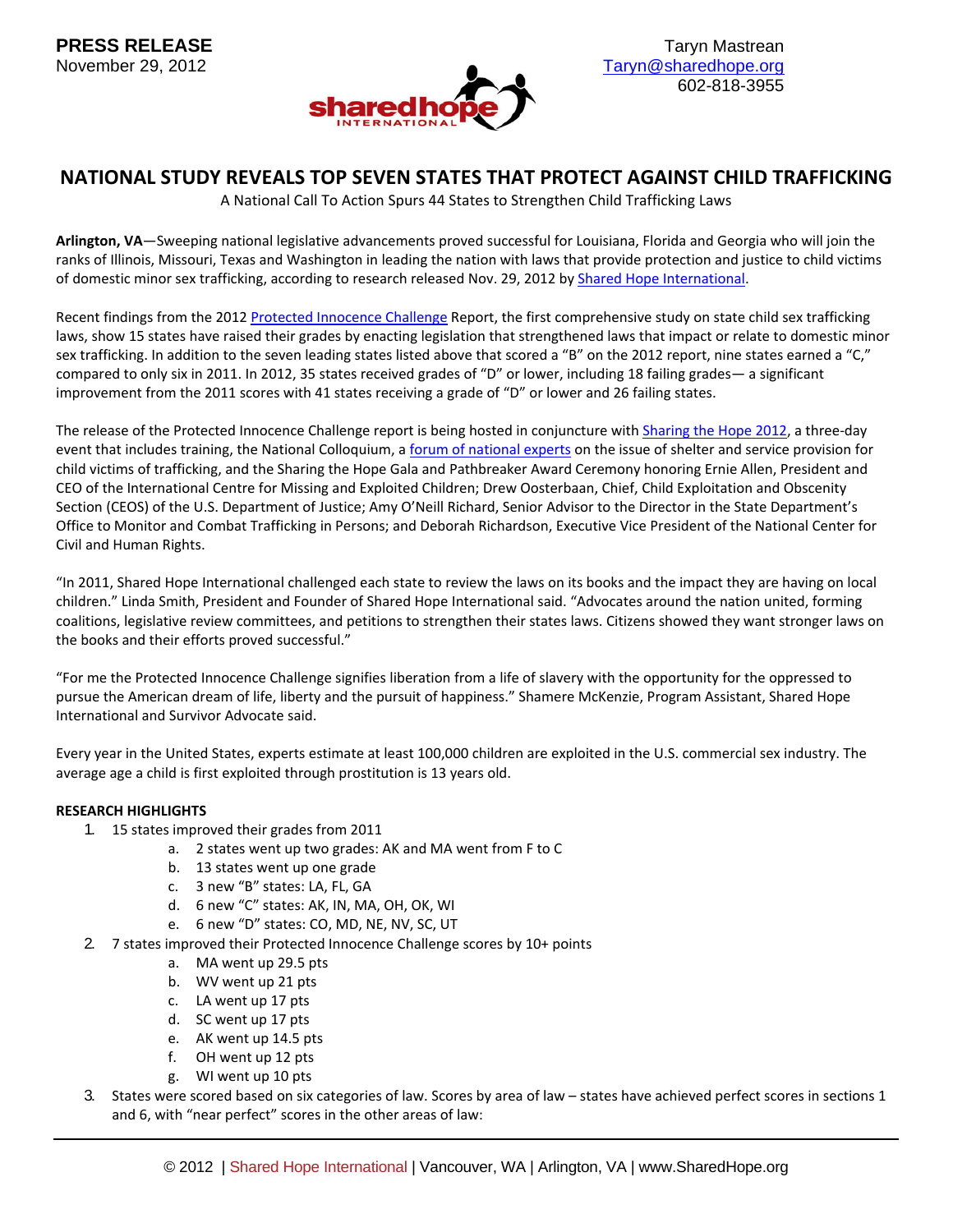

- a. Section 1 (Criminalization of Domestic Minor Sex Trafficking): IL and TX have perfect scores (10 points possible)
- b. Section 2 (Criminal Provisions Addressing Demand): LA now has a "near perfect" score with 24.5 points (25 points possible)
- c. Section 3 (Criminal Provisions for Traffickers): MS, KY, FL and AL have a "near perfect" score with 14.5 points (15 points possible)
- d. Section 4 (Criminal Provisions for Facilitators): LA and WA have a "near perfect" score with 9.5 points (10 points possible)
- e. Section 5 (Protected Provisions for Child Victims): IL is the closest to a "near perfect" score with 24.5 points (27.5 points possible)
- f. Section 6 (Criminal Justice Tools for Investigation and Prosecution): AL, MN, OH and TX have perfect scores (15 points possible)
- 4. Most Improved = MA
- 5. Highest Score = LA
- 6. Worst score = WY

# **4. GRADES:**

- **B (7)** FL, GA, IL, LA, MO, TX, WA
- **C (9)** AK, AZ, IN, MA, MN, OH, OK, TN, WI
- **D (17)** ‐ AL, CO, DE, IA, KY, MD, MS, NE, NJ, NV, NY, NC, OR, RI, SC, UT, VT
- **F (18)** ‐ AR, CA, CT, DC, HI, ID, KS, ME, MI, MT, NH, NM, ND, PA, SD, VA, WV, WY

# **5. 2012 Legislative Progress:**

One year after the release of the 2011 Protected Innocence Challenge:\*

- 1. **240** state and **38** federal bills were introduced that relate to domestic minor sex trafficking.
- 2. **78** laws were passed that relate to domestic minor sex trafficking.
- 3. **40** states had legislation introduced that relates to the Protected Innocence Framework.
- 4. **33** states enacted legislation related to the Protected Innocence Framework.

\*Statistics are based on Congressional Quarterly State Track accounting for legislation introduced or passed between August 1, *2011 and August 1, 2012.*

# **MEDIA CONTACT:**

Taryn Mastrean Communications Director 703.351.8062 office / 602.818.3955 cell Taryn@sharedhope.org

**ABOUT THE PROTECTED INNOCENCE LEGISLATIVE FRAMEWORK:** The Protected Innocence Legislative Framework is the legal analysis tool of the Protected Innocence Challenge, a comprehensive strategy to promote zero tolerance for child sex trafficking. Shared Hope International conducted a 41‐component comprehensive analysis of each state's existing laws as a basis for the Report Card. The Protected Innocence Legislative Framework solely evaluates a state's existing laws and does not evaluate enforcement or implementation.

The methodology was vetted by experts in the anti-trafficking field including Ambassador Mark Lagon (U.S. Department of State, Office to Monitor and Combat Trafficking in Persons 2007‐2009) and directors from the following organizations: the National District Attorneys Association; American Bar Association Center on Children and the Law; the Protection Project at Johns Hopkins University School of Advanced International Studies; ECPAT‐USA; Children at Risk, Houston, Texas; and A Future. Not a Past., Atlanta, Georgia.